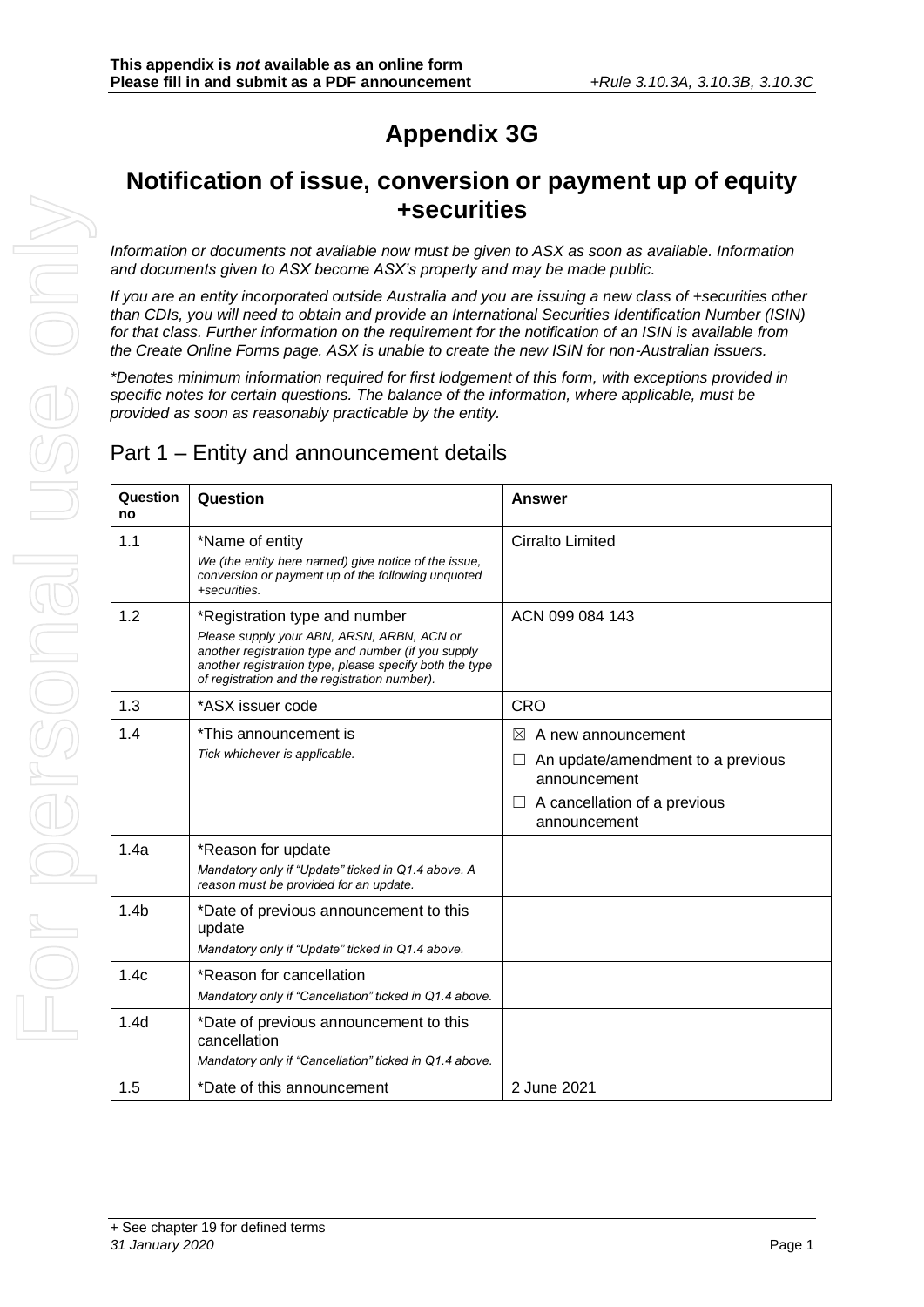**Question Answer** 

### Part 2 – Type of issue

**Question** 

| No.                |                                                                                                                                                                                                                                                                                                                                                                                                                                                                   |                                                                                                                                                                                                                                                                                                                                                                                                                                                                                                                                                                                                                                                                                                                                                                                          |
|--------------------|-------------------------------------------------------------------------------------------------------------------------------------------------------------------------------------------------------------------------------------------------------------------------------------------------------------------------------------------------------------------------------------------------------------------------------------------------------------------|------------------------------------------------------------------------------------------------------------------------------------------------------------------------------------------------------------------------------------------------------------------------------------------------------------------------------------------------------------------------------------------------------------------------------------------------------------------------------------------------------------------------------------------------------------------------------------------------------------------------------------------------------------------------------------------------------------------------------------------------------------------------------------------|
| 2.1                | *The +securities the subject of this<br>notification are:<br>Select whichever item is applicable.<br>If you wish to notify ASX of different types of issues of<br>securities, please complete a separate Appendix 3G<br>for each type of issue.                                                                                                                                                                                                                   | +Securities issued as a result of options<br>ш<br>being exercised or other +convertible<br>+securities being converted and that are<br>not to be quoted on ASX<br>Partly paid +securities that have been<br>ப<br>fully paid up and that are not to be<br>quoted on ASX<br>$\Box$ +Securities issued under an +employee<br>incentive scheme that are not being<br>immediately quoted on ASX<br>$\boxtimes$ Other [please specify]<br>If you have selected 'other' please provide the<br>circumstances of the issue here:<br>200,893,722 Shares held in escrow for 12<br>months from the date of issue, issued to<br>related party vendors in part consideration<br>for the acquisition of Appstablishment as<br>approved by shareholders at the Company's<br>20 May 2021 general meeting. |
| 2.2a.1             | Please state the number and type of<br>options that were exercised or other<br>+convertible securities that were converted<br>(including their ASX security code if<br>available)?<br>Answer this question if your response to Q2.1 is<br>"securities issued as a result of options being<br>exercised or other convertible securities being<br>converted and that are not to be quoted on ASX".                                                                  |                                                                                                                                                                                                                                                                                                                                                                                                                                                                                                                                                                                                                                                                                                                                                                                          |
| 2.2a.2             | And the date the options were exercised or<br>other +convertible securities were<br>converted:<br>Answer this question if your response to Q2.1 is<br>"securities issued as a result of options being<br>exercised or other convertible securities being<br>converted and that are not to be quoted on ASX".<br>Note: If this occurred over a range of dates, enter the<br>date the last of the options was exercised or<br>convertible securities was converted. |                                                                                                                                                                                                                                                                                                                                                                                                                                                                                                                                                                                                                                                                                                                                                                                          |
| 2.2 <sub>b.1</sub> | Please state the number and type of partly<br>paid +securities that were fully paid up<br>(including their ASX security code if<br>available)?<br>Answer this question if your response to Q2.1 is<br>"partly paid securities that have been paid up and that<br>are not to be quoted on ASX".                                                                                                                                                                    |                                                                                                                                                                                                                                                                                                                                                                                                                                                                                                                                                                                                                                                                                                                                                                                          |
| 2.2 <sub>b.2</sub> | And the date the +securities were fully paid<br>up:<br>Answer this question if your response to Q2.1 is<br>"partly paid securities that have been paid up and that<br>are not to be quoted on ASX".<br>Note: If this occurred over a range of dates, enter the<br>date the last of the securities was fully paid up.                                                                                                                                              |                                                                                                                                                                                                                                                                                                                                                                                                                                                                                                                                                                                                                                                                                                                                                                                          |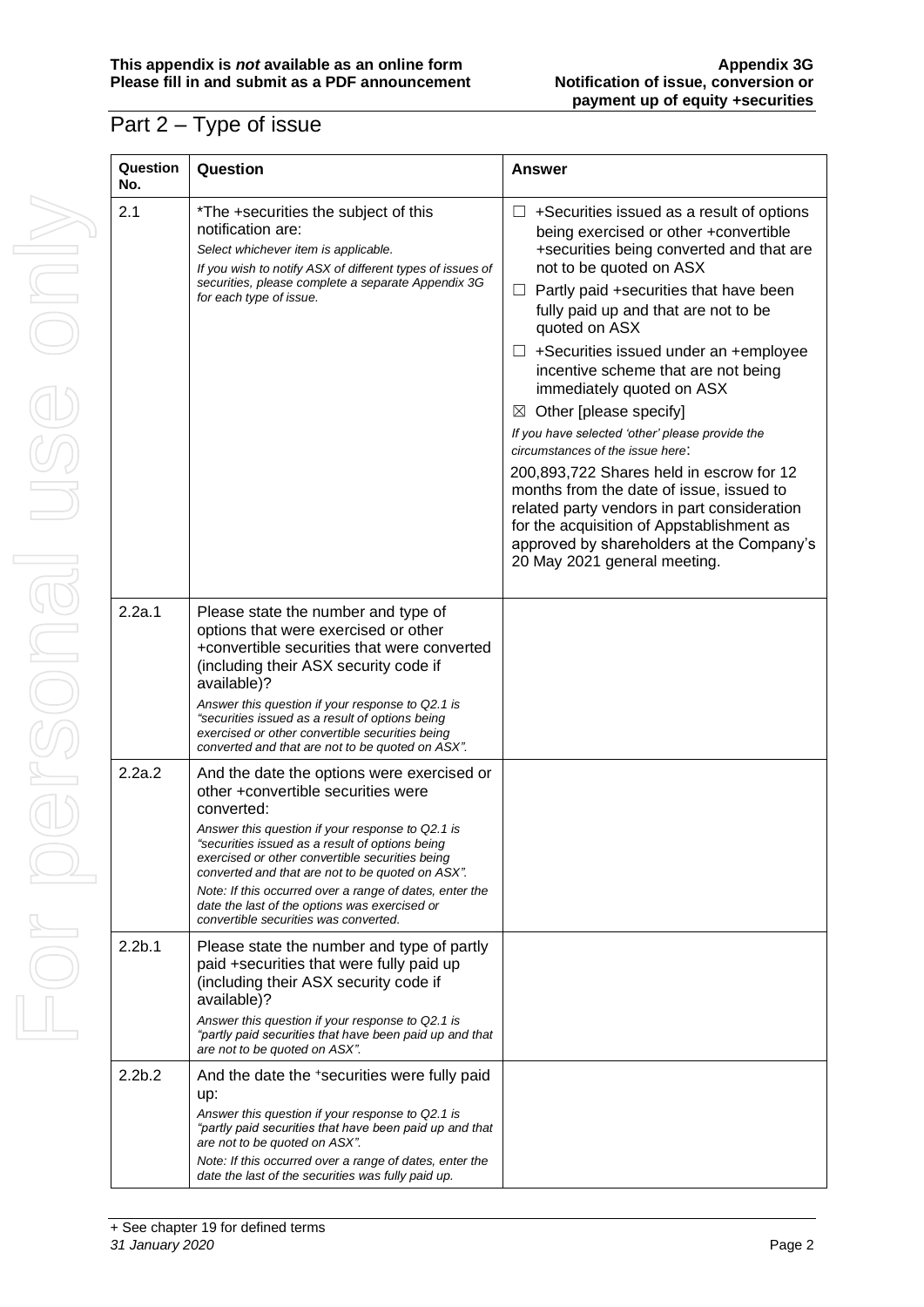| 2.2c.1   | Please state the number and type of<br>+securities (including their ASX security<br>code) issued under an +employee<br>incentive scheme that are not being<br>immediately quoted on ASX<br>Answer this question if your response to Q2.1 is<br>"securities issued under an employee incentive<br>scheme that are not being immediately quoted on<br>ASX".                                                                                                                                                                                                                                                                             |                           |                               |                                                                                                                                                                                                                                                                                                                                                                                                                                                                                                                |
|----------|---------------------------------------------------------------------------------------------------------------------------------------------------------------------------------------------------------------------------------------------------------------------------------------------------------------------------------------------------------------------------------------------------------------------------------------------------------------------------------------------------------------------------------------------------------------------------------------------------------------------------------------|---------------------------|-------------------------------|----------------------------------------------------------------------------------------------------------------------------------------------------------------------------------------------------------------------------------------------------------------------------------------------------------------------------------------------------------------------------------------------------------------------------------------------------------------------------------------------------------------|
| 2.2c.2   | *Please attach a document or provide<br>details of a URL link for a document lodged<br>with ASX detailing the terms of the<br>+employee incentive scheme or a<br>summary of the terms.<br>Answer this question if your response to Q2.1 is<br>"securities issued under an employee incentive<br>scheme that are not being immediately quoted on<br>ASX".                                                                                                                                                                                                                                                                              |                           |                               |                                                                                                                                                                                                                                                                                                                                                                                                                                                                                                                |
| 2.2c.3   | *Are any of these +securities being issued<br>to +key management personnel (KMP) or<br>an +associate<br>Answer this question if your response to Q2.1 is<br>"securities issued under an employee incentive<br>scheme that are not being immediately quoted on<br>ASX".                                                                                                                                                                                                                                                                                                                                                                |                           | Yes or No                     |                                                                                                                                                                                                                                                                                                                                                                                                                                                                                                                |
| 2.2c.3.a | *Provide details of the recipients and the number of +securities issued to each of them.<br>Answer this question if your response to Q2.1 is "securities issued under an employee incentive scheme that are<br>not being immediately quoted on ASX" and your response to Q2.2c.3 is "Yes". Repeat the detail in the table<br>below for each KMP involved in the issue. If the securities are being issued to the KMP, repeat the name of the<br>KMP or insert "Same" in "Name of registered holder". If the securities are being issued to an associate of a KMP,<br>insert the name of the associate in "Name of registered holder". |                           |                               |                                                                                                                                                                                                                                                                                                                                                                                                                                                                                                                |
|          | Name of KMP                                                                                                                                                                                                                                                                                                                                                                                                                                                                                                                                                                                                                           | Name of registered holder |                               | Number of +securities                                                                                                                                                                                                                                                                                                                                                                                                                                                                                          |
| 2.2d.1   | *The purpose(s) for which the entity is<br>issuing the +securities is:<br>Answer this question if your response to Q2.1 is<br>"Other".<br>You may select one or more of the items in the list.                                                                                                                                                                                                                                                                                                                                                                                                                                        |                           | ⊠<br>ш<br>Additional details: | $\Box$ To raise additional working capital<br>To fund the retirement of debt<br>To pay for the acquisition of an asset<br>[provide details below]<br>To pay for services rendered<br>[provide details below]<br>Other [provide details below]<br>200,893,722 Shares held in escrow for 12<br>months from the date of issue, issued to<br>related party vendors in part consideration<br>for the acquisition of Appstablishment as<br>approved by shareholders at the Company's<br>20 May 2021 general meeting. |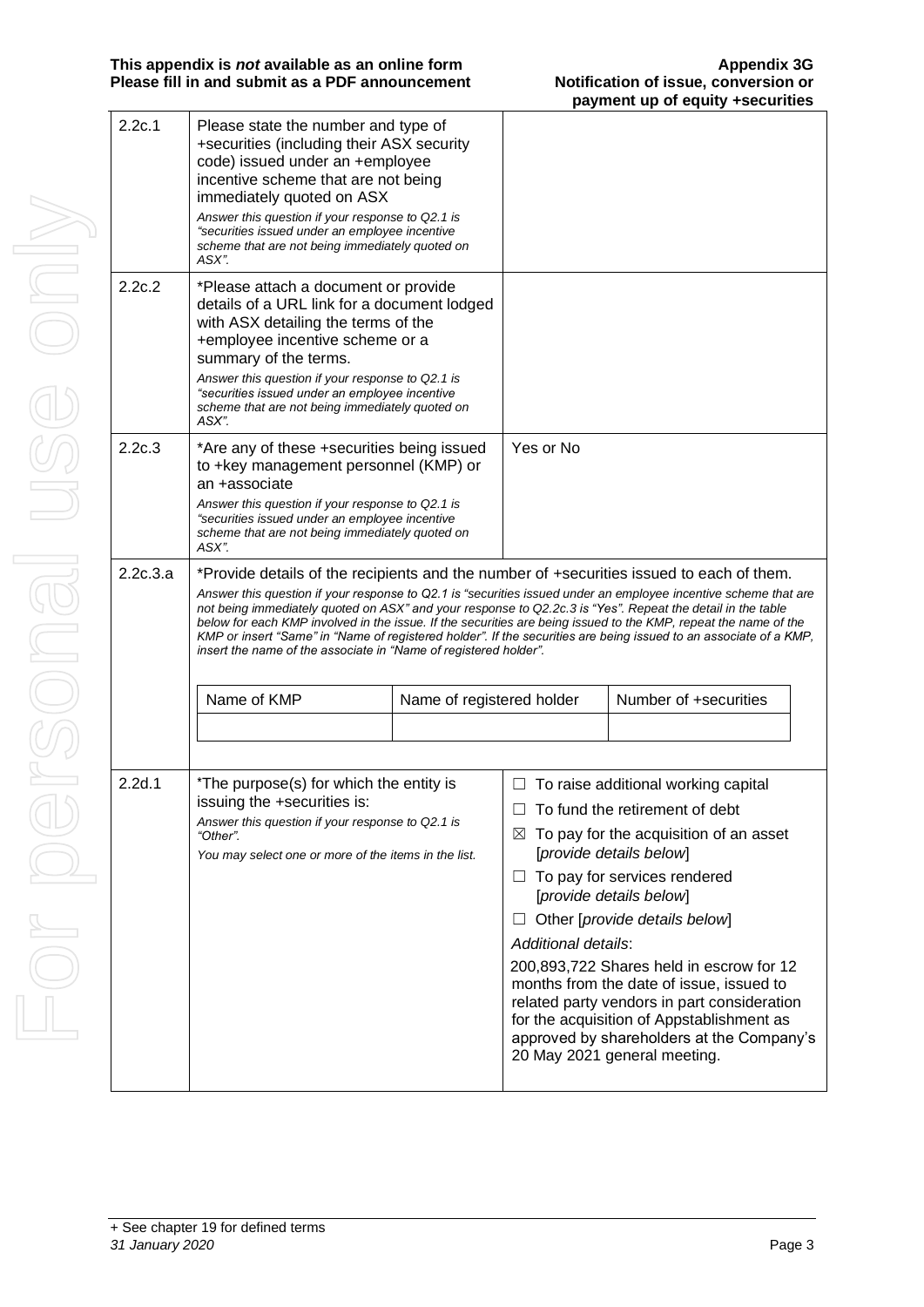**This appendix is** *not* **available as an online form Appendix 3G Please fill in and submit as a PDF announcement** 

| 2.2d.2 | Please provide any further information<br>needed to understand the circumstances in<br>which you are notifying the issue of these<br>+securities to ASX, including (if applicable)<br>why the issue of the +securities has not<br>been previously announced to the market<br>in an Appendix 3B<br>You must answer this question if your response to<br>Q2.1 is "Other". If there is no other information to<br>provide, please answer "Not applicable" or "N/A". |                                                                                                                                                                                                                       |
|--------|------------------------------------------------------------------------------------------------------------------------------------------------------------------------------------------------------------------------------------------------------------------------------------------------------------------------------------------------------------------------------------------------------------------------------------------------------------------|-----------------------------------------------------------------------------------------------------------------------------------------------------------------------------------------------------------------------|
| 2.3    | *The +securities being issued are:<br>Tick whichever is applicable                                                                                                                                                                                                                                                                                                                                                                                               | Additional +securities in an existing<br>unquoted class that is already recorded<br>by ASX ("existing class")<br>$\boxtimes$ New +securities in an unquoted class<br>that is not yet recorded by ASX ("new<br>class") |

## Part 3A – number and type of +securities being issued (existing class)

| Question<br>No. | Question                                                                                                                                                                                                                                                                                                                                                                                                                                                                                                                                                                                    | <b>Answer</b> |
|-----------------|---------------------------------------------------------------------------------------------------------------------------------------------------------------------------------------------------------------------------------------------------------------------------------------------------------------------------------------------------------------------------------------------------------------------------------------------------------------------------------------------------------------------------------------------------------------------------------------------|---------------|
| 3A.1            | *ASX security code & description                                                                                                                                                                                                                                                                                                                                                                                                                                                                                                                                                            |               |
| 3A.2            | *Number of +securities being issued                                                                                                                                                                                                                                                                                                                                                                                                                                                                                                                                                         |               |
| 3A.3a           | *Will the +securities being issued rank<br>equally in all respects from their issue date<br>with the existing issued +securities in that<br>class?                                                                                                                                                                                                                                                                                                                                                                                                                                          |               |
| 3A.3b           | *Is the actual date from which the<br>+securities will rank equally (non-ranking<br>end date) known?<br>Answer this question if your response to Q3A.3a is<br>"No"                                                                                                                                                                                                                                                                                                                                                                                                                          |               |
| 3A.3c           | *Provide the actual non-ranking end date<br>Answer this question if your response to Q3A.3a is<br>"No" and your response to Q3A.3b is "Yes".                                                                                                                                                                                                                                                                                                                                                                                                                                                |               |
| 3A.3d           | *Provide the estimated non-ranking end<br>period<br>Answer this question if your response to Q3A.3a is<br>"No" and your response to Q3A.3b is "No".                                                                                                                                                                                                                                                                                                                                                                                                                                         |               |
| 3A.3e           | *Please state the extent to which the<br>+securities do not rank equally:<br>in relation to the next dividend,<br>$\bullet$<br>distribution or interest payment; or<br>for any other reason<br>Answer this question if your response to Q3A.3a is<br>"No".<br>For example, the securities may not rank at all, or may<br>rank proportionately based on the percentage of the<br>period in question they have been on issue, for the<br>next dividend, distribution or interest payment; or they<br>may not be entitled to participate in some other event,<br>such as an entitlement issue. |               |

*Answer the questions in this part if your response to Q2.3 is "existing class".*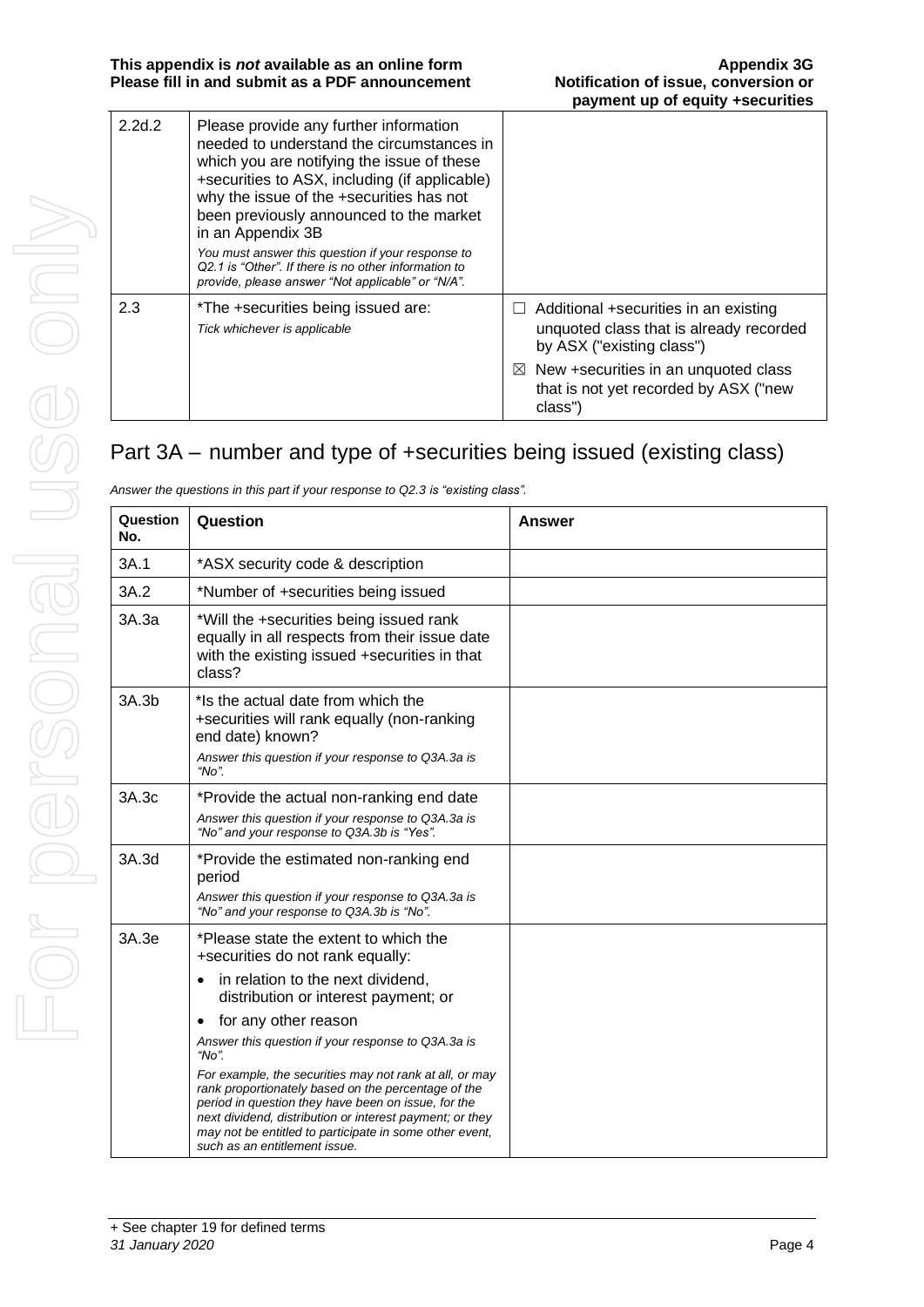### Part 3B – number and type of +securities being issued (new class)

*Answer the questions in this part if your response to Q2.3 is "new class".*

| Question<br>No. | Question                                                                                                                                                                                                                                                                                                                                                                                                                                                                                                                                                                                                                                                            | <b>Answer</b>                                                                                                                                                                                                 |
|-----------------|---------------------------------------------------------------------------------------------------------------------------------------------------------------------------------------------------------------------------------------------------------------------------------------------------------------------------------------------------------------------------------------------------------------------------------------------------------------------------------------------------------------------------------------------------------------------------------------------------------------------------------------------------------------------|---------------------------------------------------------------------------------------------------------------------------------------------------------------------------------------------------------------|
| 3B.1            | *Security description                                                                                                                                                                                                                                                                                                                                                                                                                                                                                                                                                                                                                                               | Ordinary fully paid shares (escrowed to 2<br>June 2022)                                                                                                                                                       |
| 3B.2            | *Security type<br>Select one item from the list that best describes the<br>securities the subject of this form. This will determine<br>more detailed questions to be asked about the security<br>later in this section. Select "ordinary fully or partly paid<br>shares/units" for stapled securities or CDIs. For interest<br>rate securities, please select the appropriate choice<br>from either "Convertible debt securities" or "Non-<br>convertible debt securities". Select "Other" for<br>performance shares/units and performance<br>options/rights or if the selections available in the list do<br>not appropriately describe the security being issued. | $\boxtimes$ Ordinary fully or partly paid shares/units<br>Options<br>ш<br>+Convertible debt securities<br>Non-convertible +debt securities<br>$\Box$<br>Redeemable preference shares/units<br>ш<br>Other<br>П |
| 3B.3            | <b>ISIN code</b><br>Answer this question if you are an entity incorporated<br>outside Australia and you are issuing a new class of<br>securities other than CDIs. See also the note at the top<br>of this form.                                                                                                                                                                                                                                                                                                                                                                                                                                                     |                                                                                                                                                                                                               |
| 3B.4            | *Number of +securities being issued                                                                                                                                                                                                                                                                                                                                                                                                                                                                                                                                                                                                                                 | 200,893,722                                                                                                                                                                                                   |
| 3B.5a           | *Will all the +securities issued in this class<br>rank equally in all respects from the issue<br>date?                                                                                                                                                                                                                                                                                                                                                                                                                                                                                                                                                              | Yes                                                                                                                                                                                                           |
| 3B.5b           | *Is the actual date from which the<br>+securities will rank equally (non-ranking<br>end date) known?<br>Answer this question if your response to Q3B.5a is<br>"No".                                                                                                                                                                                                                                                                                                                                                                                                                                                                                                 |                                                                                                                                                                                                               |
| 3B.5c           | *Provide the actual non-ranking end date<br>Answer this question if your response to Q3B.5a is<br>"No" and your response to Q3B.5b is "Yes".                                                                                                                                                                                                                                                                                                                                                                                                                                                                                                                        |                                                                                                                                                                                                               |
| 3B.5d           | *Provide the estimated non-ranking end<br>period<br>Answer this question if your response to Q3B.5a is<br>"No" and your response to Q3B.5b is "No".                                                                                                                                                                                                                                                                                                                                                                                                                                                                                                                 |                                                                                                                                                                                                               |
| 3B.5e           | *Please state the extent to which the<br>+securities do not rank equally:<br>in relation to the next dividend,<br>$\bullet$<br>distribution or interest payment; or<br>for any other reason<br>$\bullet$<br>Answer this question if your response to Q3B.5a is<br>"No".<br>For example, the securities may not rank at all, or may<br>rank proportionately based on the percentage of the<br>period in question they have been on issue, for the<br>next dividend, distribution or interest payment; or they<br>may not be entitled to participate in some other event,<br>such as an entitlement issue.                                                            |                                                                                                                                                                                                               |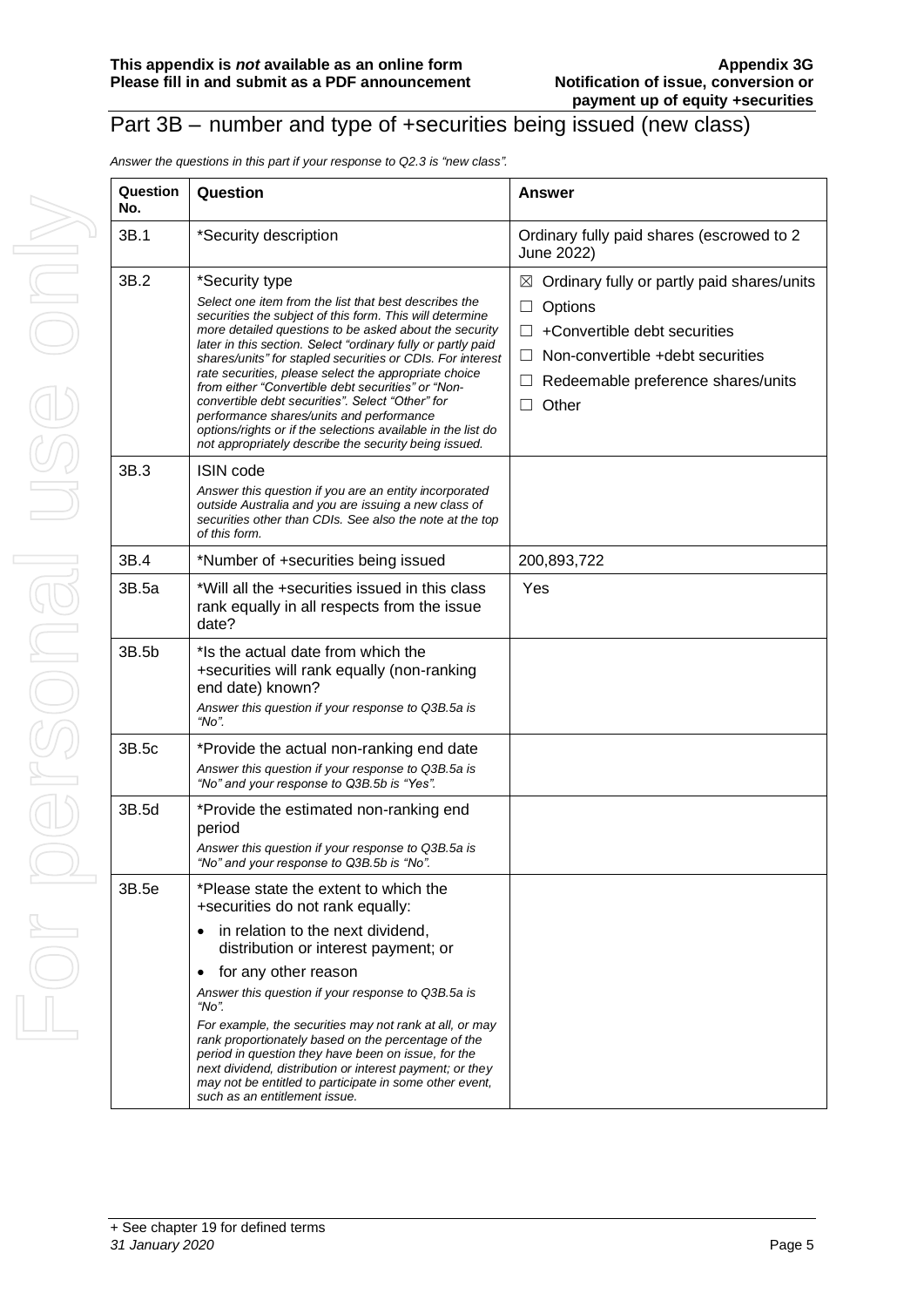| 3B.6  | Please attach a document or provide a URL<br>link for a document lodged with ASX setting<br>out the material terms of the +securities<br>being issued<br>You may cross reference a disclosure document, PDS,<br>information memorandum, investor presentation or<br>other announcement with this information provided it<br>has been released to the ASX Market Announcements<br>Platform.                                                                                                                         |            |
|-------|--------------------------------------------------------------------------------------------------------------------------------------------------------------------------------------------------------------------------------------------------------------------------------------------------------------------------------------------------------------------------------------------------------------------------------------------------------------------------------------------------------------------|------------|
| 3B.7  | *Have you received confirmation from ASX<br>that the terms of the +securities are<br>appropriate and equitable under listing rule<br>6.1?<br>Answer this question only if you are an ASX Listing.<br>(ASX Foreign Exempt Listings and ASX Debt Listings<br>do not have to answer this question).<br>If your response is "No" and the securities have any<br>unusual terms, you should approach ASX as soon as<br>possible for confirmation under listing rule 6.1 that the<br>terms are appropriate and equitable. | Yes or No  |
| 3B.8a | Ordinary fully or partly paid shares/units details<br>Answer the questions in this section if you selected this security type in your response to Question 3B.2.                                                                                                                                                                                                                                                                                                                                                   |            |
|       | *+Security currency<br>This is the currency in which the face amount of an<br>issue is denominated. It will also typically be the<br>currency in which distributions are declared.                                                                                                                                                                                                                                                                                                                                 | <b>AUD</b> |
|       | *Will there be CDIs issued over the<br>+securities?                                                                                                                                                                                                                                                                                                                                                                                                                                                                | <b>No</b>  |
|       | *CDI ratio<br>Answer this question if you answered "Yes" to the<br>previous question. This is the ratio at which CDIs can<br>be transmuted into the underlying security (e.g. 4.1)<br>means 4 CDIs represent 1 underlying security<br>whereas 1:4 means 1 CDI represents 4 underlying<br>securities).                                                                                                                                                                                                              |            |
|       | *Is it a partly paid class of +security?                                                                                                                                                                                                                                                                                                                                                                                                                                                                           | No.        |
|       | *Paid up amount: unpaid amount<br>Answer this question if answered "Yes" to the<br>previous question.<br>The paid up amount represents the amount of<br>application money and/or calls which have been paid<br>on any security considered 'partly paid'                                                                                                                                                                                                                                                            |            |
|       | The unpaid amount represents the unpaid or yet to be<br>called amount on any security considered 'partly<br>paid'.<br>The amounts should be provided per the security<br>currency (e.g. if the security currency is AUD, then the<br>paid up and unpaid amount per security in AUD).                                                                                                                                                                                                                               |            |
|       | *Is it a stapled +security?                                                                                                                                                                                                                                                                                                                                                                                                                                                                                        | No         |
|       | This is a security class that comprises a number of<br>ordinary shares and/or ordinary units issued by<br>separate entities that are stapled together for the<br>purposes of trading.                                                                                                                                                                                                                                                                                                                              |            |
| 3B.8b | <b>Option details</b>                                                                                                                                                                                                                                                                                                                                                                                                                                                                                              |            |
|       | Answer the questions in this section if you selected this security type in your response to Question 3B.2.                                                                                                                                                                                                                                                                                                                                                                                                         |            |
|       | *+Security currency                                                                                                                                                                                                                                                                                                                                                                                                                                                                                                |            |
|       | This is the currency in which the exercise price is<br>payable.                                                                                                                                                                                                                                                                                                                                                                                                                                                    |            |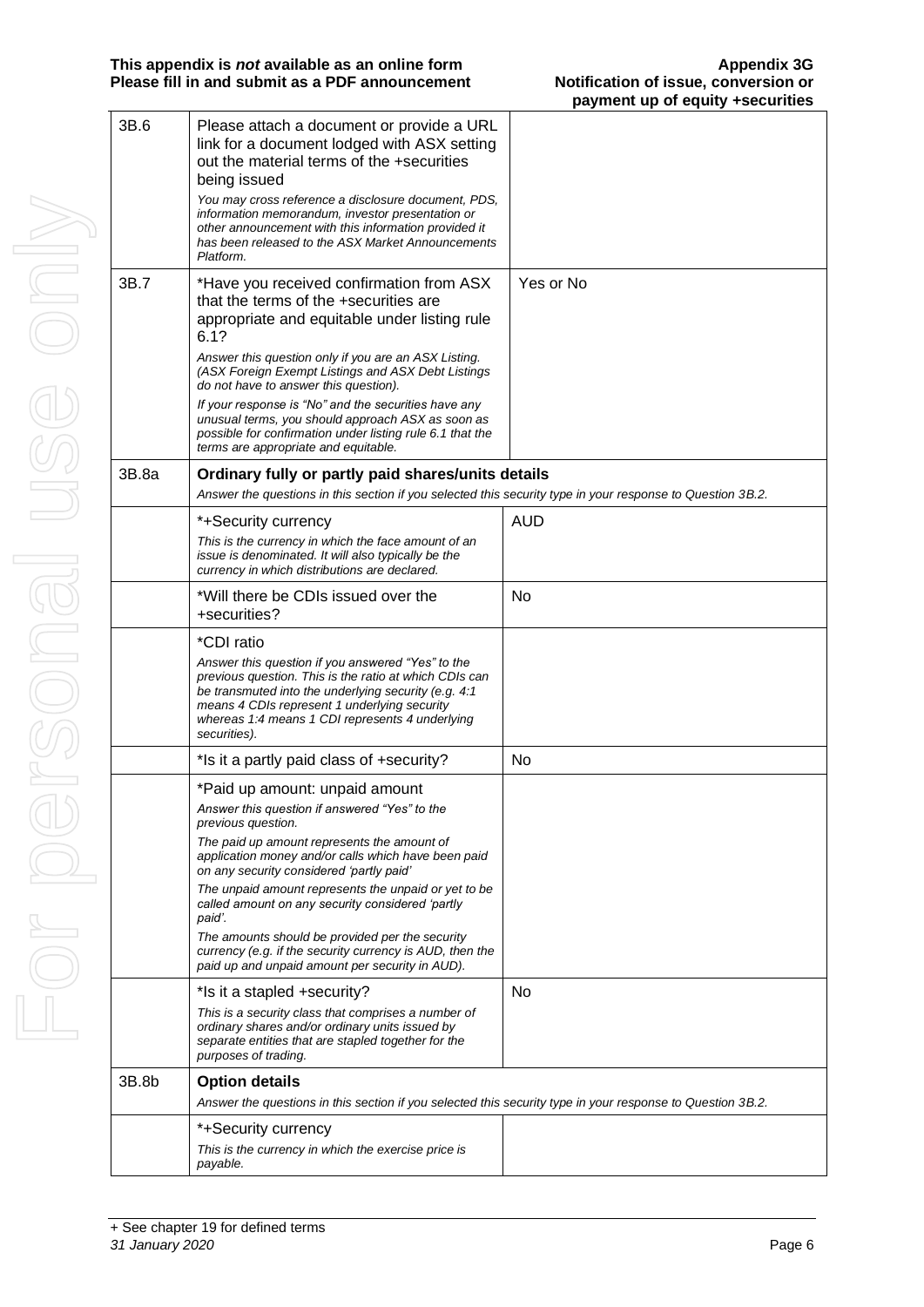|                   |                                                                                                                                                                                                                                                                                                             | payment up or equity +securities                                                                            |
|-------------------|-------------------------------------------------------------------------------------------------------------------------------------------------------------------------------------------------------------------------------------------------------------------------------------------------------------|-------------------------------------------------------------------------------------------------------------|
|                   | *Exercise price                                                                                                                                                                                                                                                                                             |                                                                                                             |
|                   | The price at which each option can be exercised and<br>convert into the underlying security. If there is no                                                                                                                                                                                                 |                                                                                                             |
|                   | exercise price please answer as \$0.00.                                                                                                                                                                                                                                                                     |                                                                                                             |
|                   | The exercise price should be provided per the<br>security currency (i.e. if the security currency is AUD,                                                                                                                                                                                                   |                                                                                                             |
|                   | the exercise price should be expressed in AUD).                                                                                                                                                                                                                                                             |                                                                                                             |
|                   | *Expiry date                                                                                                                                                                                                                                                                                                |                                                                                                             |
|                   | The date on which the options expire or terminate.                                                                                                                                                                                                                                                          |                                                                                                             |
|                   | *Details of the number and type of<br>+security (including its ASX security code if<br>the +security is quoted on or recorded by<br>ASX) that will be issued if an option is<br>exercised<br>For example, if the option can be exercised to receive<br>one fully paid ordinary share with ASX security code |                                                                                                             |
|                   | ABC, please insert "One fully paid ordinary share<br>$(ASK:ABC)^{n}$ .                                                                                                                                                                                                                                      |                                                                                                             |
| 3B.8c             | Details of non-convertible +debt securities, +convertible debt securities, or<br>redeemable preference shares/units                                                                                                                                                                                         |                                                                                                             |
|                   | Answer the questions in this section if you selected one of these security types in your response to Question<br>3B.2.                                                                                                                                                                                      |                                                                                                             |
|                   | Debt and Hybrid Securities" for further information on certain terms used in this section                                                                                                                                                                                                                   | Refer to Guidance Note 34 and the "Guide to the Naming Conventions and Security Descriptions for ASX Quoted |
|                   | *Type of +security                                                                                                                                                                                                                                                                                          | Simple corporate bond<br>$\Box$                                                                             |
|                   | Select one item from the list                                                                                                                                                                                                                                                                               | Non-convertible note or bond<br>$\perp$                                                                     |
|                   |                                                                                                                                                                                                                                                                                                             | Convertible note or bond<br>$\perp$                                                                         |
|                   |                                                                                                                                                                                                                                                                                                             | $\Box$ Preference share/unit                                                                                |
|                   |                                                                                                                                                                                                                                                                                                             | Capital note<br>⊔                                                                                           |
|                   |                                                                                                                                                                                                                                                                                                             | Hybrid security<br>ப                                                                                        |
|                   |                                                                                                                                                                                                                                                                                                             | Other<br>$\perp$                                                                                            |
|                   | *+Security currency                                                                                                                                                                                                                                                                                         |                                                                                                             |
|                   | This is the currency in which the face value of the<br>security is denominated. It will also typically be the<br>currency in which interest or distributions are paid.                                                                                                                                      |                                                                                                             |
|                   | Face value                                                                                                                                                                                                                                                                                                  |                                                                                                             |
|                   | This is the principal amount of each security.                                                                                                                                                                                                                                                              |                                                                                                             |
|                   | The face value should be provided per the security<br>currency (i.e. if security currency is AUD, then the<br>face value per security in AUD).                                                                                                                                                              |                                                                                                             |
|                   | *Interest rate type                                                                                                                                                                                                                                                                                         | <b>Fixed rate</b><br>$\perp$                                                                                |
|                   | Select one item from the list                                                                                                                                                                                                                                                                               | <b>Floating rate</b><br>ப                                                                                   |
|                   | Select the appropriate interest rate type per the terms<br>of the security. Definitions for each type are provided                                                                                                                                                                                          | Indexed rate<br>$\Box$                                                                                      |
|                   | in the Guide to the Naming Conventions and Security<br>Descriptions for ASX Quoted Debt and Hybrid                                                                                                                                                                                                          | Variable rate<br>$\perp$                                                                                    |
| <b>Securities</b> |                                                                                                                                                                                                                                                                                                             | Zero coupon/no interest<br>⊔                                                                                |
|                   |                                                                                                                                                                                                                                                                                                             | Other                                                                                                       |
|                   | Frequency of coupon/interest payments                                                                                                                                                                                                                                                                       | Monthly<br>ப                                                                                                |
|                   | per year<br>Select one item from the list.                                                                                                                                                                                                                                                                  | Quarterly<br>⊔                                                                                              |
|                   |                                                                                                                                                                                                                                                                                                             | Semi-annual                                                                                                 |
|                   |                                                                                                                                                                                                                                                                                                             | Annual                                                                                                      |
|                   |                                                                                                                                                                                                                                                                                                             | No coupon/interest payments<br>$\sqcup$                                                                     |
|                   |                                                                                                                                                                                                                                                                                                             | Other                                                                                                       |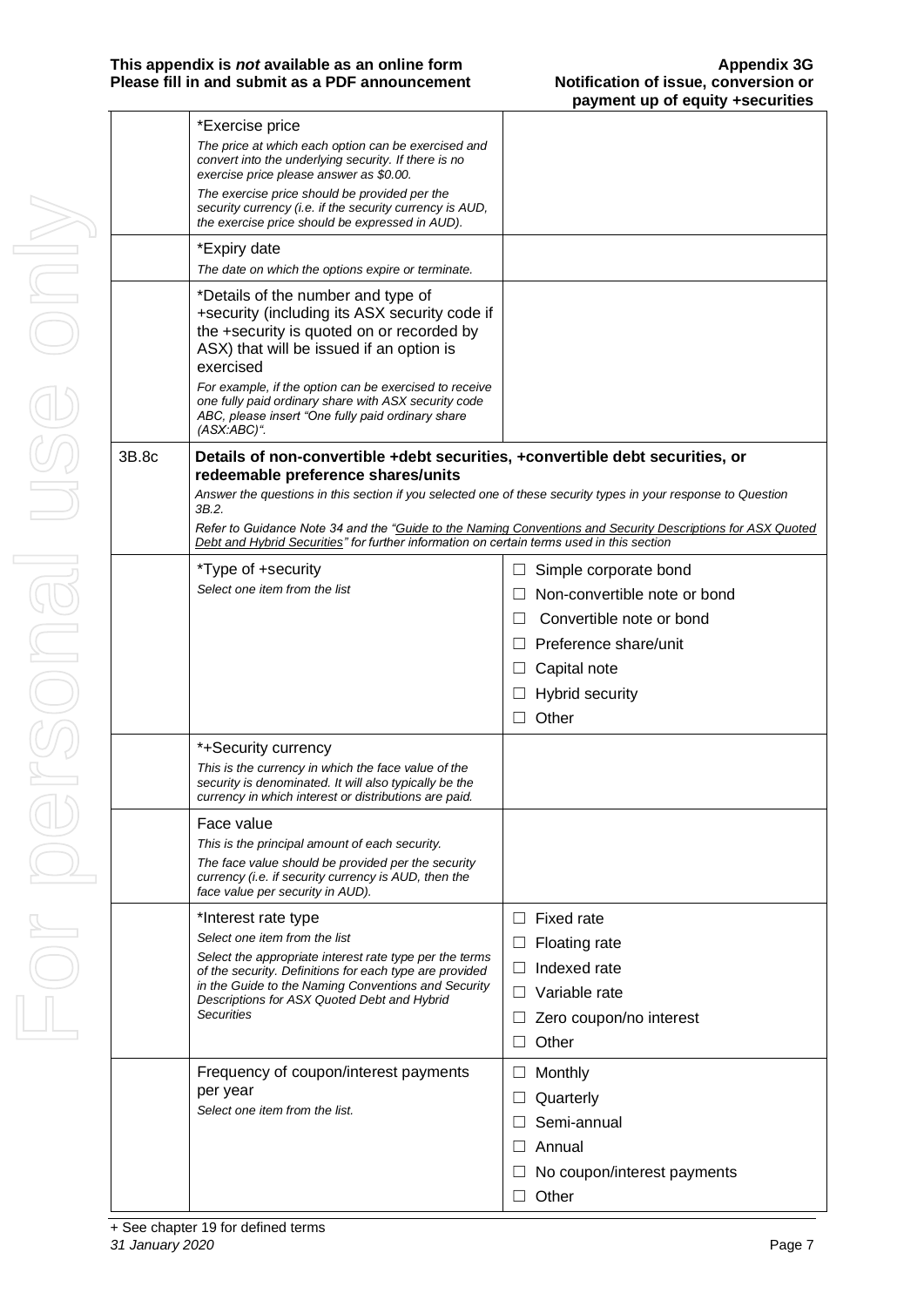#### **This appendix is** *not* **available as an online form<br>
<b>Please fill in and submit as a PDF announcement Alternative Motification of issue, conversion or Please fill in and submit as a PDF announcement**

| First interest payment date<br>A response is not required if you have selected "No<br>coupon/interest payments" in response to the<br>question above on the frequency of coupon/interest<br>payments                                                                                                                                                                                                   |                                                                                                          |
|--------------------------------------------------------------------------------------------------------------------------------------------------------------------------------------------------------------------------------------------------------------------------------------------------------------------------------------------------------------------------------------------------------|----------------------------------------------------------------------------------------------------------|
| Interest rate per annum<br>Answer this question if the interest rate type is fixed.                                                                                                                                                                                                                                                                                                                    | % p.a.                                                                                                   |
| *Is the interest rate per annum estimated<br>at this time?<br>Answer this question if the interest rate type is fixed.                                                                                                                                                                                                                                                                                 | Yes or No                                                                                                |
| If the interest rate per annum is estimated,<br>then what is the date for this information to<br>be announced to the market (if known)<br>Answer this question if the interest rate type is fixed<br>and your response to the previous question is "Yes".<br>Answer "Unknown" if the date is not known at this<br>time.                                                                                |                                                                                                          |
| *Does the interest rate include a reference<br>rate, base rate or market rate (e.g. BBSW<br>or CPI)?<br>Answer this question if the interest rate type is floating                                                                                                                                                                                                                                     | Yes or No                                                                                                |
| or indexed<br>*What is the reference rate, base rate or<br>market rate?<br>Answer this question if the interest rate type is floating<br>or indexed and your response to the previous<br>question is "Yes".                                                                                                                                                                                            |                                                                                                          |
| *Does the interest rate include a margin<br>above the reference rate, base rate or<br>market rate?<br>Answer this question if the interest rate type is floating<br>or indexed.                                                                                                                                                                                                                        | Yes or No                                                                                                |
| *What is the margin above the reference<br>rate, base rate or market rate (expressed<br>as a percent per annum)<br>Answer this question if the interest rate type is floating<br>or indexed and your response to the previous<br>question is "Yes".                                                                                                                                                    | % p.a.                                                                                                   |
| *S128F of the Income Tax Assessment Act<br>status applicable to the +security<br>Select one item from the list<br>For financial products which are likely to give rise to a<br>payment to which s128F of the Income Tax<br>Assessment Act applies, ASX requests issuers to<br>confirm the s128F status of the security:<br>"s128F exempt" means interest payments are not<br>taxable to non-residents; | s128F exempt<br>Ш<br>Not s128F exempt<br>⊔<br>s128F exemption status unknown<br>Not applicable<br>$\Box$ |
| "Not s128F exempt" means interest payments are<br>$\bullet$<br>taxable to non-residents;<br>"s128F exemption status unknown" means the<br><i>issuer is unable to advise the status:</i><br>"Not applicable" means s128F is not applicable to<br>$\bullet$<br>this security                                                                                                                             |                                                                                                          |
| *Is the +security perpetual (i.e. no maturity<br>date)?                                                                                                                                                                                                                                                                                                                                                |                                                                                                          |
| *Maturity date<br>Answer this question if the security is not perpetual                                                                                                                                                                                                                                                                                                                                |                                                                                                          |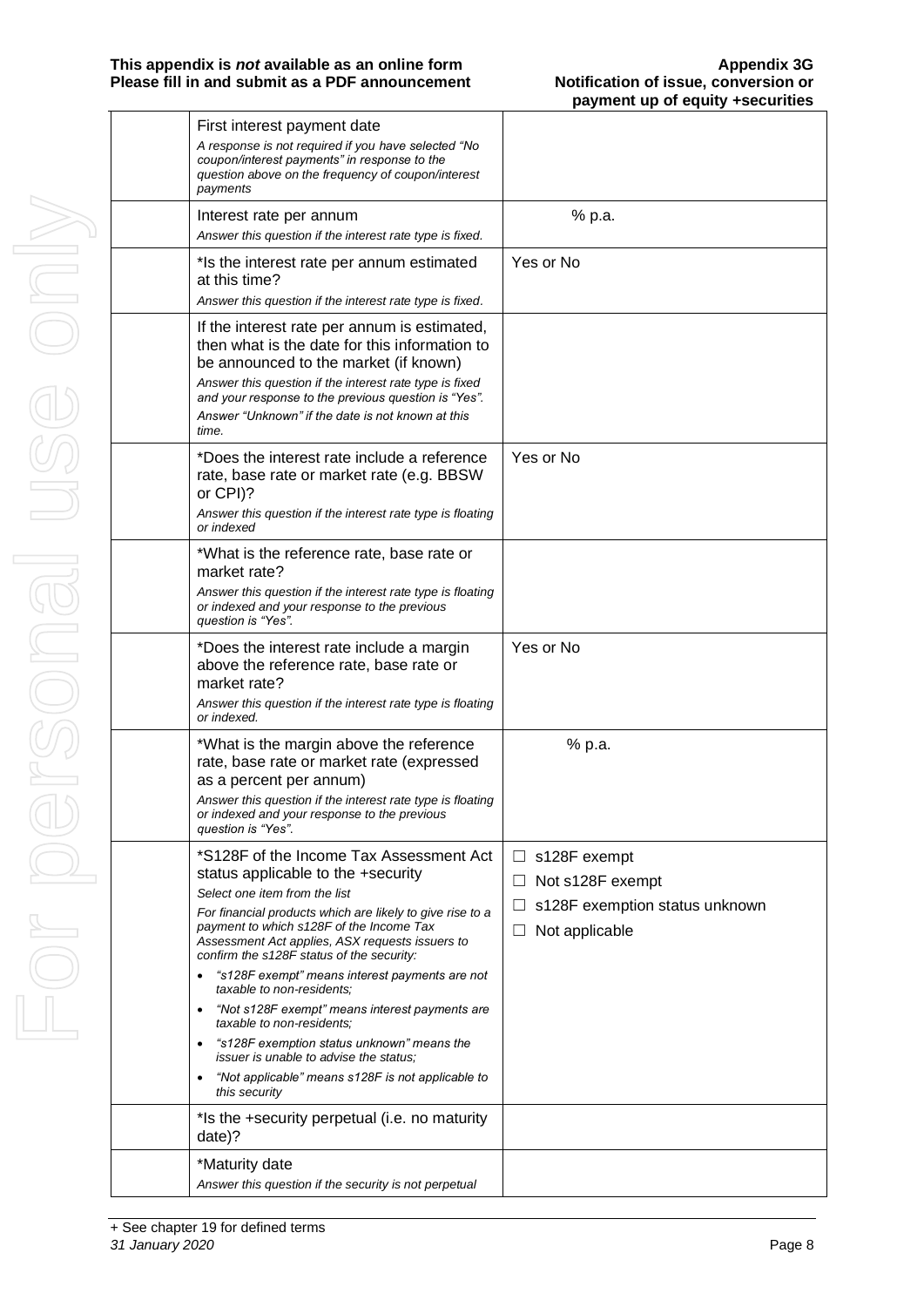#### **This appendix is** *not* **available as an online form<br>
<b>Please fill in and submit as a PDF announcement Alternative Motification of issue, conversion or Please fill in and submit as a PDF announcement**

| *Select other features applicable to the<br>+security<br>Up to 4 features can be selected. Further information<br>is available in the Guide to the Naming Conventions<br>and Security Descriptions for ASX Quoted Debt and<br><b>Hybrid Securities.</b>                                                                                                                                                                                                                                                                                       | Simple<br>Subordinated<br>Secured<br>$\Box$<br>Converting<br>ш<br>Convertible<br>Transformable<br>$\Box$<br>Exchangeable<br>⊔<br>Cumulative<br>Non-Cumulative<br>$\Box$<br>Redeemable<br>$\Box$<br>Extendable<br>$\perp$<br>Reset<br>$\perp$<br>Step-Down<br>$\Box$<br>Step-Up<br>⊔ |
|-----------------------------------------------------------------------------------------------------------------------------------------------------------------------------------------------------------------------------------------------------------------------------------------------------------------------------------------------------------------------------------------------------------------------------------------------------------------------------------------------------------------------------------------------|-------------------------------------------------------------------------------------------------------------------------------------------------------------------------------------------------------------------------------------------------------------------------------------|
|                                                                                                                                                                                                                                                                                                                                                                                                                                                                                                                                               | Stapled<br>⊔<br>None of the above                                                                                                                                                                                                                                                   |
| *Is there a first trigger date on which a right<br>of conversion, redemption, call or put can<br>be exercised (whichever is first)?                                                                                                                                                                                                                                                                                                                                                                                                           | <b>No</b>                                                                                                                                                                                                                                                                           |
| *If yes, what is the first trigger date<br>Answer this question if your response to the previous<br>auestion is "Yes".                                                                                                                                                                                                                                                                                                                                                                                                                        |                                                                                                                                                                                                                                                                                     |
| Details of the number and type of +security<br>(including its ASX security code if the<br>+security is quoted on ASX) that will be<br>issued if the securities to be quoted are<br>converted, transformed or exchanged<br>Answer this question if the security features include<br>"converting", "convertible", "transformable" or<br>"exchangeable".<br>For example, if the security can be converted into<br>1,000 fully paid ordinary shares with ASX security<br>code ABC, please insert "1,000 fully paid ordinary<br>shares (ASX:ABC)". |                                                                                                                                                                                                                                                                                     |

## Part 4 – Issue details

| Question<br>No.  | Question                                                                                                                                                       | Answer         |
|------------------|----------------------------------------------------------------------------------------------------------------------------------------------------------------|----------------|
| 4.1              | *Have the +securities been issued yet?                                                                                                                         | Yes            |
| 4.1a             | *What was their date of issue?<br>Answer this question if your response to Q4.1 is<br>"Yes"                                                                    | 2 June 2021    |
| 4.1 <sub>b</sub> | *What is their proposed date of issue?<br>Answer this question if your response to Q4.1 is "No".                                                               |                |
| 4.2              | *Are the +securities being issued for a<br>cash consideration?<br>If the securities are being issued for nil cash<br>consideration, answer this question "No". | N <sub>0</sub> |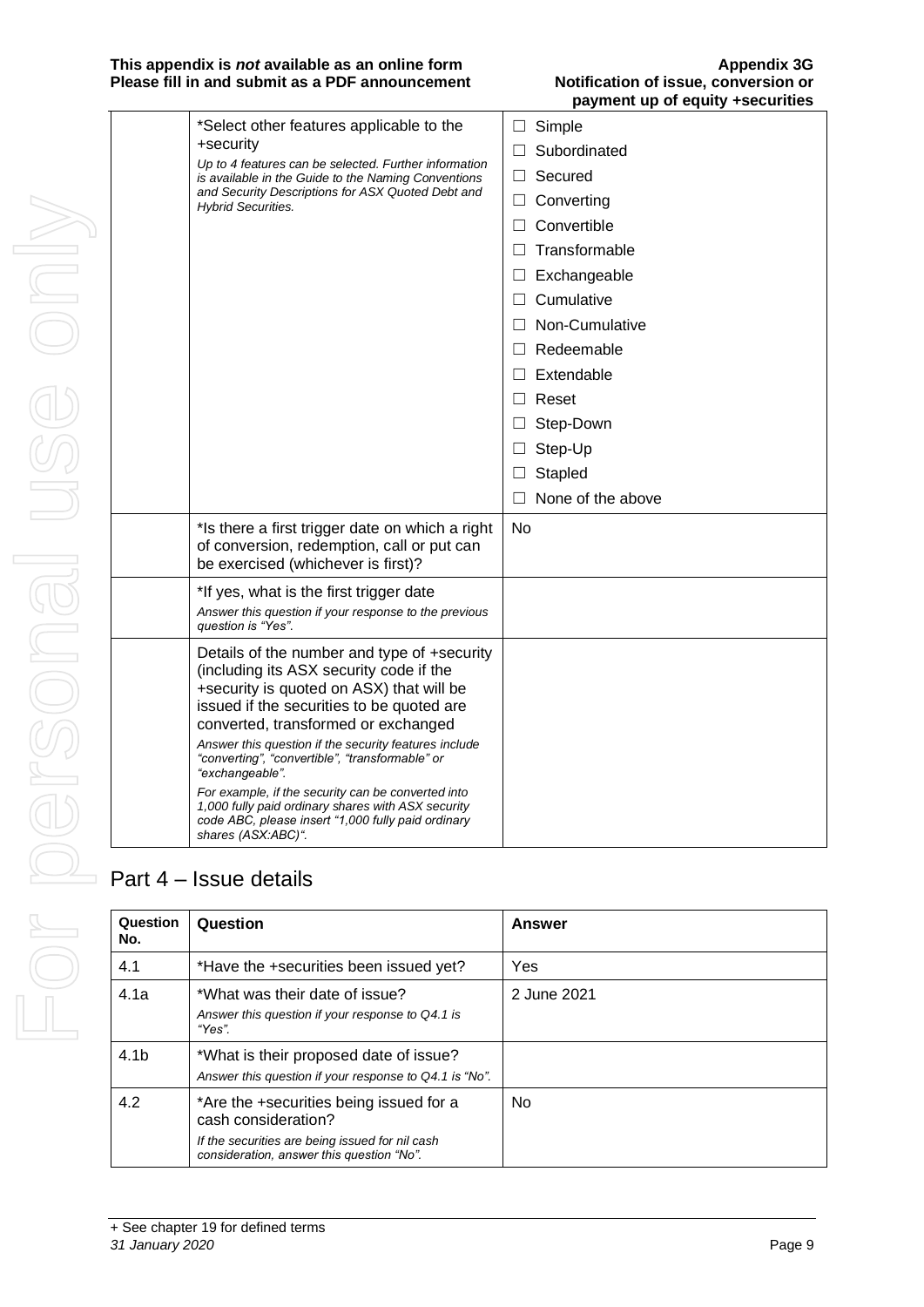| 4.2a             | *In what currency is the cash consideration<br>being paid<br>For example, if the consideration is being paid in<br>Australian Dollars, state AUD.<br>Answer this question if your response to Q4.2 is<br>"Yes".                                                                                                                             |                                                                                                                        |
|------------------|---------------------------------------------------------------------------------------------------------------------------------------------------------------------------------------------------------------------------------------------------------------------------------------------------------------------------------------------|------------------------------------------------------------------------------------------------------------------------|
| 4.2 <sub>b</sub> | *What is the issue price per +security<br>Answer this question if your response to Q4.2 is "Yes"<br>and by reference to the issue currency provided in<br>your response to Q4.2a.<br>Note: you cannot enter a nil amount here. If the<br>securities are being issued for nil cash consideration,<br>answer Q4.2 as "No" and complete Q4.2c. |                                                                                                                        |
| 4.2c             | Please describe the consideration being<br>provided for the +securities<br>Answer this question if your response to Q4.2 is "No".                                                                                                                                                                                                           | Issued in part consideration for the<br>acquisition of Appstablishment at a deemed<br>issue price of \$0.01 per Share. |
| 4.3              | Any other information the entity wishes to<br>provide about the issue                                                                                                                                                                                                                                                                       |                                                                                                                        |

## Part 5 – Unquoted +securities on issue

Following the issue of the +securities the subject of this application, the unquoted issued +securities of the entity will comprise:

*Note: the figures provided in the table in section 5.1 below are used to calculate part of the total market capitalisation of the entity published by ASX from time to time. Please make sure you include in the table each class of unquoted securities issued by the entity.*

*Restricted securities should be included in table 5.1.*

| *ASX security code and description                      | *Total number of +securities on issue |
|---------------------------------------------------------|---------------------------------------|
| Ordinary fully paid shares (escrowed to 2 June<br>2022) | 200,893,722                           |
| Options<br>Exercise price: \$0.045 Expiry: 30/06/22     | 27,000,000                            |
| Options<br>Exercise price: \$0.04 Expiry: 28/02/22      | 3,833,333                             |
| Options<br>Exercise price: \$0.025 Expiry: 28/07/2023   | 4,500,000                             |
| Options<br>Exercise price: \$0.135 Expiry: 02/03/2024   | 50,000,000                            |

5.1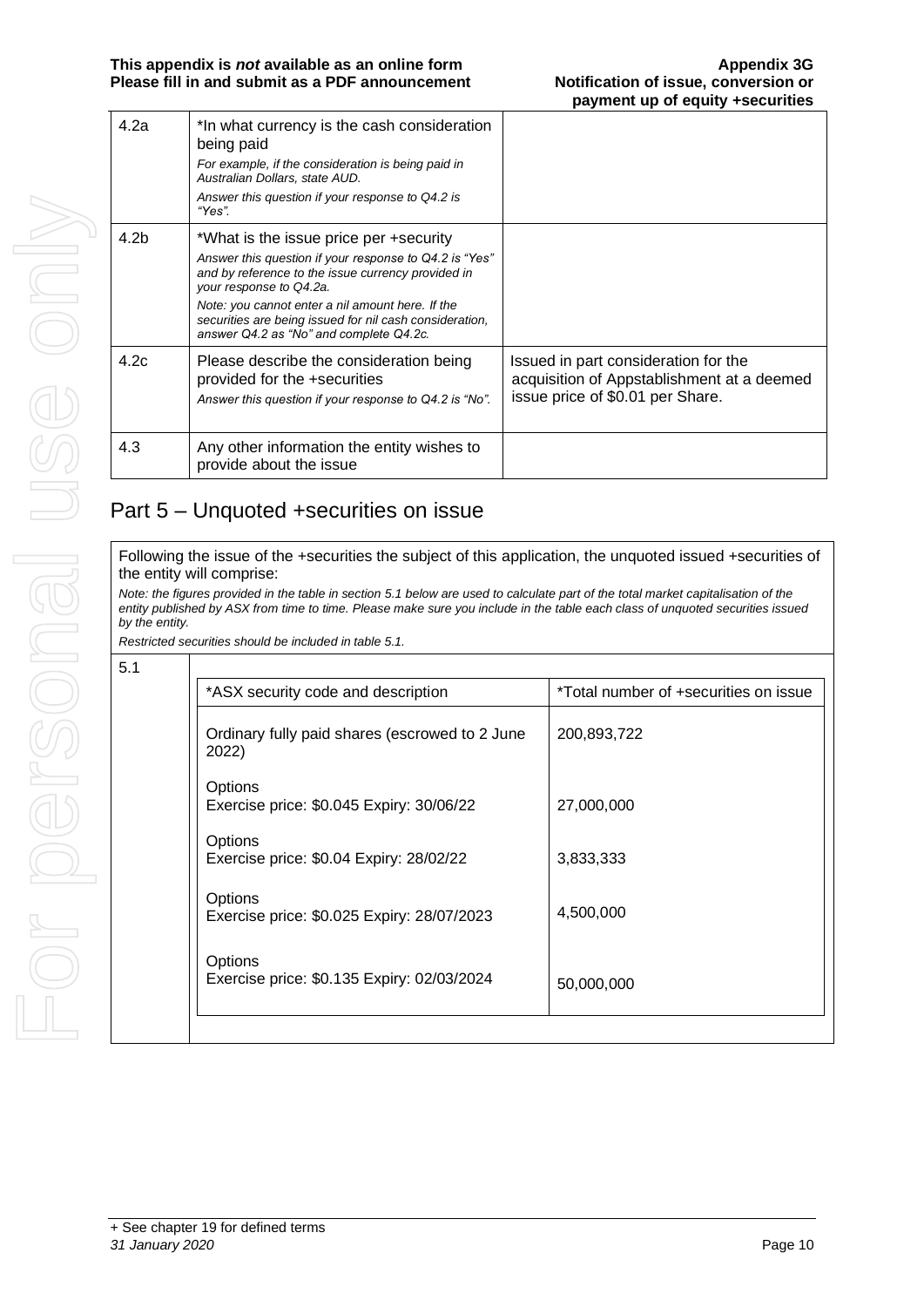### Part 6 – Other Listing Rule requirements

*The questions in this Part should only be answered if you are an ASX Listing (ASX Foreign Exempt Listings and ASX Debt Listings do not need to complete this Part) and:*

| your response to Q2.1 is "+securities issued under an +employee incentive scheme that are not being immediately quoted |  |  |  |  |
|------------------------------------------------------------------------------------------------------------------------|--|--|--|--|
| on ASX"; or                                                                                                            |  |  |  |  |

- *your response to Q2.1 is "Other"*

| Question<br>No.  | Question                                                                                                                                                                                                                                                                                                                                      | Answer      |
|------------------|-----------------------------------------------------------------------------------------------------------------------------------------------------------------------------------------------------------------------------------------------------------------------------------------------------------------------------------------------|-------------|
| 6.1              | *Are the securities being issued under<br>Listing Rule 7.2 exception $131$ and therefore<br>the issue does not need any security holder<br>approval under Listing Rule 7.1?<br>Answer this question if your response to Q2.1 is<br>"securities issued under an employee incentive<br>scheme that are not being immediately quoted on<br>ASX". | <b>No</b>   |
| 6.2              | *Has the entity obtained, or is it obtaining,<br>+security holder approval for the issue<br>under listing rule 7.1?<br>Answer this question if the response to Q6.1 is "No".                                                                                                                                                                  | Yes         |
| 6.2a             | *Date of meeting or proposed meeting to<br>approve the issue under listing rule 7.1<br>Answer this question if the response to Q6.1 is "No"<br>and the response to Q6.2 is "Yes".                                                                                                                                                             | 20 May 2021 |
| 6.2 <sub>b</sub> | *Are any of the +securities being issued<br>without +security holder approval using the<br>entity's 15% placement capacity under<br>listing rule 7.1?<br>Answer this question if the response to Q6.1 is "No"<br>and the response to Q6.2 is "No".                                                                                            | No          |

<sup>1</sup> *Exception 13* An issue of securities under an employee incentive scheme if within 3 years before the issue date:

- (a) in the case of a scheme established before the entity was listed a summary of the terms of the scheme and the maximum number of equity securities proposed to be issued under the scheme were set out in the prospectus, PDS or information memorandum lodged with ASX under rule 1.1 condition 3; or
- (b) the holders of the entity's ordinary securities have approved the issue of equity securities under the scheme as an exception to this rule. The notice of meeting must have included:
	- a summary of the terms of the scheme.
	- the number of securities issued under the scheme since the entity was listed or the date of the last approval under this rule;
	- the maximum number of +equity securities proposed to be issued under the scheme following the approval; and
	- a voting exclusion statement.

Exception 13 is only available if and to the extent that the number of +equity securities issued under the scheme does not exceed the maximum number set out in the entity's prospectus, PDS or information memorandum (in the case of (a) above) or in the notice of meeting (in the case of (b) above).

Exception 13 ceases to be available if there is a material change to the terms of the scheme from those set out in the entity's prospectus, PDS or information memorandum (in the case of (a) above) or in the notice of meeting (in the case of (b) above).